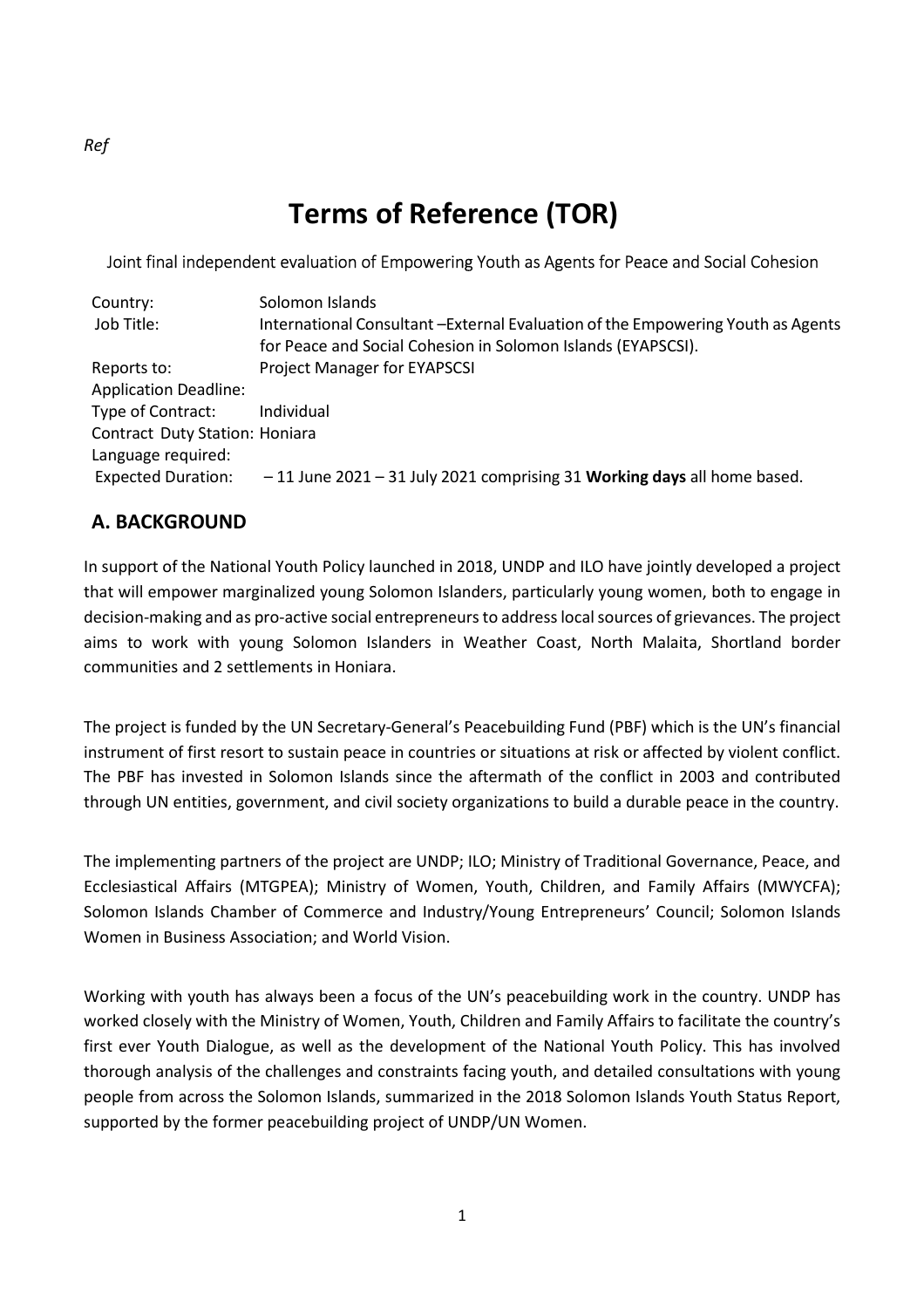The project aimed to build consensus and facilitate initiatives to address key peacebuilding challenges such as on reparations/reconciliation; land disputes; governance and social cohesion, in an inclusive manner, and empowering young women and men to become agents of change and peace in their communities. It also contributed in establishing and institutionalizing structures at the provincial level to help address the key peacebuilding challenges.

To ensure compliance with the guidelines of the recently launched UNDP Evaluation Guidelines<sup>1</sup>, the evaluation will be conducted by engaging an Independent consultant (an International).

Below is a table of stakeholders of EYAPSCSI Project highlighting beneficiaries, implementing partners and geographical focus areas.

| Direct<br>project                   | implementing | <b>UNDP</b>                                    |  |
|-------------------------------------|--------------|------------------------------------------------|--|
| organizations                       |              | ILO                                            |  |
| Implementing partners, Governmental |              | Ministry of Women, Youth, Children and Family  |  |
| and non-Governmental:               |              | Affairs (MWYCFA)                               |  |
|                                     |              | Ministry of Traditional Governance, Peace, and |  |
|                                     |              | <b>Ecclesiastical Affairs (MTGPEA)</b>         |  |
|                                     |              | Prime Minister's Office (PMO)                  |  |
|                                     |              | Solomon Islands Chamber of Commerce and        |  |
|                                     |              | Industry/Young Entrepreneurs' Council          |  |
|                                     |              | Solomon Islands Women in Business Association  |  |
|                                     |              | World Vision Solomon Islands                   |  |
| <b>Target Beneficiaries</b>         |              | Youth (16-24 yrs including females)            |  |
|                                     |              | Communities on the Weather Coast of            |  |
|                                     |              | Guadalcanal, North Malaita, Honiara            |  |
|                                     |              | Township and Western Province (especially      |  |
|                                     |              | women's groups)                                |  |
|                                     |              | Community leaders (including women)            |  |
| <b>Target Location</b>              |              | Honiara, Guadalcanal North Coast, North        |  |
|                                     |              | Malaita and Western Province border            |  |
|                                     |              | region.                                        |  |

*Table 1: Brief information about the PBF (Phase-II) project* 

**The project has commenced on 04 December 2018 with a original end date of 31 December, but due to the operational needs caused by global pandemic was extended until** 30 June 2021. The total approved project budget was \$1,918,483, with \$1,798,483 funded by PBF and \$120,000 funded by the UNDP, while the budget allocation was as follows UNDP: \$ 1,601,228 and ILO: \$317,255.

# **Key Results of the project:**

# *Project Vision Statement*

l

The project aimed to empower marginalized young Solomon Islanders, particularly young women, both to engage in decision-making and as pro-active social entrepreneurs to address local sources of grievances. It was also designed to bring the peacebuilding efforts in a new direction, and into new

<sup>1</sup> http://web.undp.org/evaluation/guidance.shtml#handbook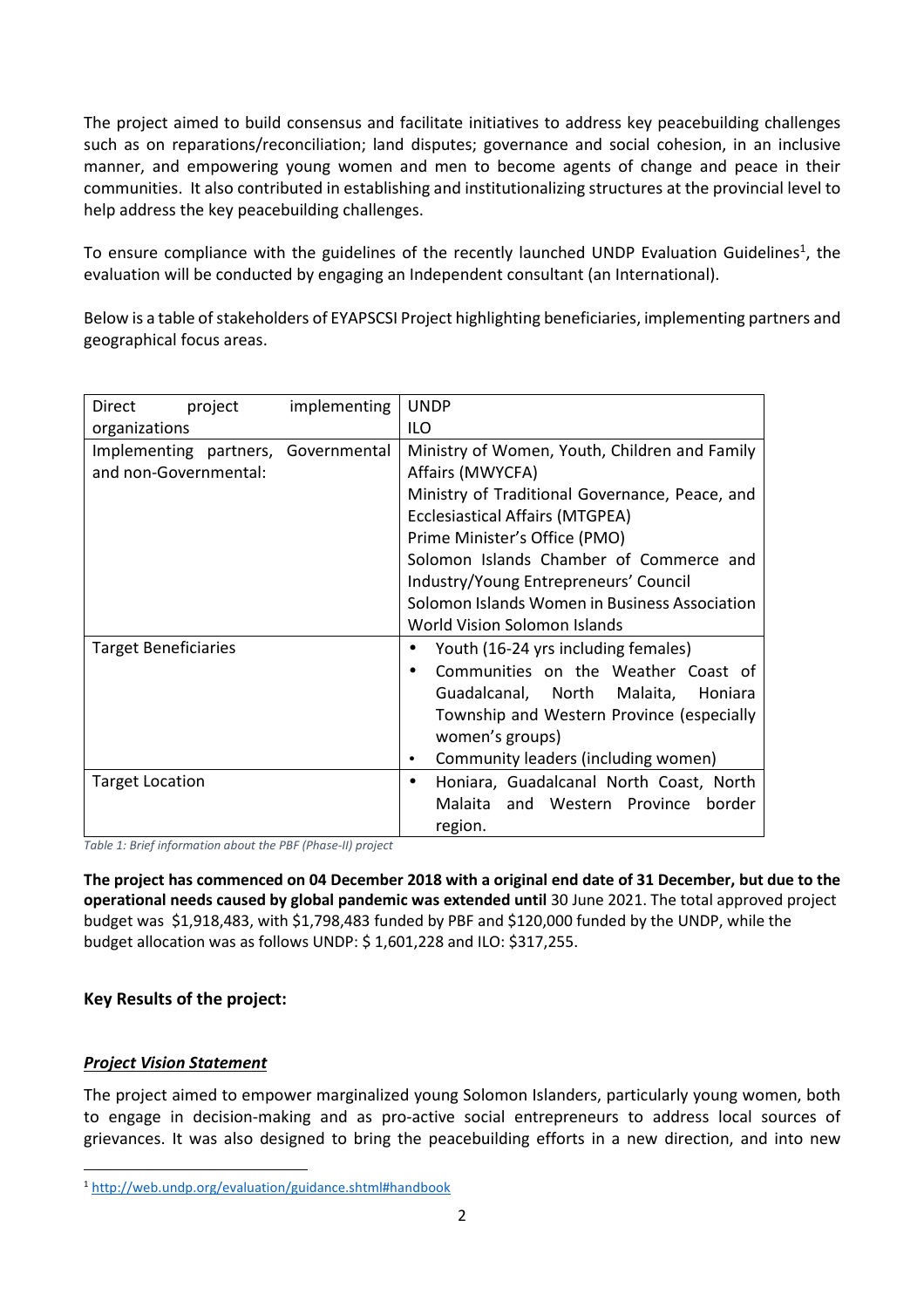locations that have traditionally been beyond the reach of development efforts and government services to help nurture a new generation of effective peace advocates and nation builders.

### *Project outcomes:*

Outcome 1: Outcome 1: Young people's, particularly young women's, voices in decision making processes related to issues identified in the Peacebuilding Perceptions Survey strengthened in Honiara, North Malaita, the Weather Coast of Guadalcanal, and border communities in the West.

| <b>ProDoc Output</b>                                            | <b>Indicator</b>       |
|-----------------------------------------------------------------|------------------------|
| Marginalized young men and women capacitated to engage in       | Output Indicator 1.1.1 |
| decision-making processes and structures at the provincial and  | Output Indicator 1.1.2 |
| community level.                                                |                        |
| Youth caucuses established in the hot spot areas of Weather     | Output Indicator 1.2.1 |
| Coast, North Malaita, Bougainville Border Communities, and      | Output Indicator 1.2.2 |
| settlements in and around Honiara as inclusive forums for youth |                        |
| views to be collected and amplified                             |                        |

Outcome 2: Communities in the hotspot areas are more resilient to conflict with more socially, economically and politically empowered youth, with special attention to young women, engaging as peacebuilders.

| <b>ProDoc Output</b>                                                                      | <b>Indicator</b>       |
|-------------------------------------------------------------------------------------------|------------------------|
| Marginalized young women and men capacitated to coherently                                | Output Indicator 2.1.1 |
| plan, implement and sustain community projects using the tools                            | Output Indicator 2.1.2 |
| of social entrepreneurship.                                                               | Output Indicator 2.1.3 |
| Community projects of marginalized youth groups prioritized                               | Output Indicator 2.2.1 |
| and support mechanisms established.                                                       | Output Indicator 2.2.2 |
| Community projects of marginalized youth groups implemented,<br>monitored and celebrated. | Output Indicator 2.3.1 |

# **B. Scope and Objectives**

# **Purpose and Objectives of Evaluation**

The evaluation presents an excellent opportunity to assess EYAPSCSI's achievements in an inclusive way and its overall added value to peacebuilding in Solomon Islands in the areas of security, peacebuilding and social cohesion. The evaluation will not only help to better understand EYAPSCSI project has progressed against its intended results, but will help inform future potential contributions of the UN Peacebuilding Fund to Solomon Islands.

The objectives of the evaluation are to: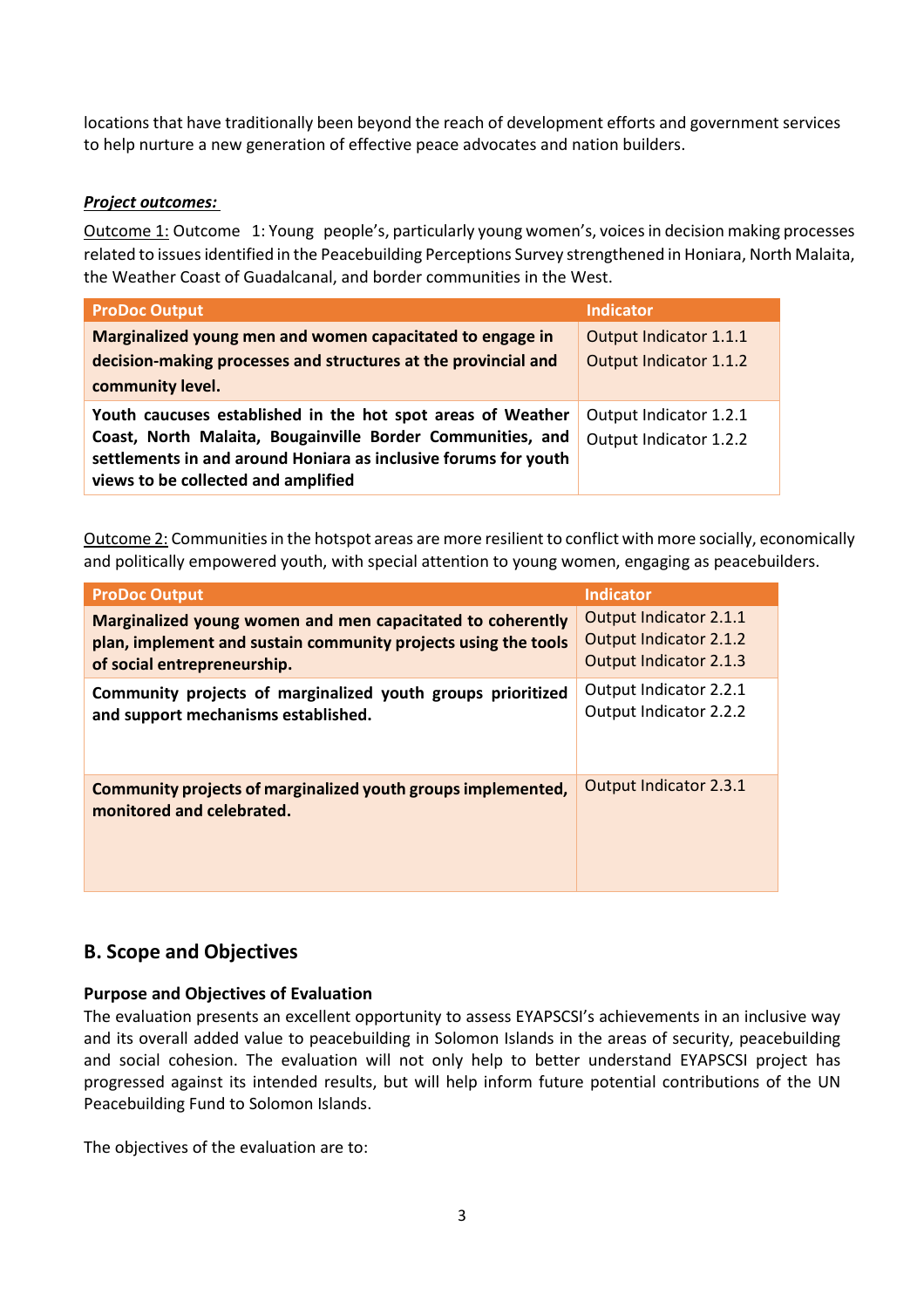- Assess the relevance and appropriateness of the project in terms of: addressing the most relevant peacebuilding issues, alignment with National Peacebuilding Policy and the National Youth Policy, addressing the relevant needs of the project beneficiaries, and also in terms of enabling the UN's added value in supporting sustaining peace priorities in Solomon Islands, including addressing cross-cutting issues such as gender and Human Rights in Solomon Islands;
- Assess the effectiveness of the project's achievement against its intended results and outputs as well as to what EYAPSCSI project has made a concrete contribution in terms of building and consolidating peace in Solomon Islands and to the SDGs, in particular SDG 16 & 5 and provide clear supporting evidence;
- Review the project efficiency, including its implementation strategy, institutional arrangements as well as its management and operational systems and value for money;
- Assess whether the support provided by the EYAPSCSI Project has promoted the Youth, Peace and Security (YPS) agenda allowed a specific focus on youth's access to decision making processes, and whether all the peacebuilding interventions supported by the PBF factored in gender equality;
- Document good practices, innovations and lesson learnt. Provide concrete and actionable recommendations for future programming.

### **Scope of Evaluation**

The evaluation scope will cover the whole project period from the start until the end June 2021. It will cover all geographical coverage that the project has its operation i.e. Weather Coast, North Malaita, Shortland border communities and 2 settlements in Honiara.

Gender dimension should be considered as a cross-cutting concern throughout the methodology, deliverables and final report of the evaluation. In terms of this evaluation, this implies involving both men and women in the consultation, evaluation analysis and evaluation team. Moreover, the evaluators should review data and information that is disaggregated by sex and assess the relevance and effectiveness of gender-related strategies and outcomes to improve the lives of women and men. All this information should be accurately included in the inception report and evaluation report.

**Client of the evaluation** - the primary user of the evaluation is the UNDP Office in Honiara and ILO Country office- Suva. Government of Solomon Islands, and UNDP and ILO Regional Office and HQ will also benefit from the lessons learnt.

### **Evaluation Criteria and Questions**

The evaluation will consider the overall performance of the EYAPSCSI Project's support considering the project's result framework and other strategic priorities spelled out in project document. The broad questions to be answered are based on the OECD DAC evaluation criteria and the UN Evaluation Group standards (including those on gender mainstreaming), which have been adapted to the context at hand as follows (the evaluator does not need to respond to each question individually, but can group them as appropriate to avoid repetition):

### *Relevance & Appropriateness:*

- Was the project relevant, appropriate and strategic to the main peacebuilding goals and challenges in the country at the time of the EYAPSCSI Project's implementation?
- Was the project relevant to UN's Peacebuilding mandate and UN SDGs, in particular SDG 16 & 5?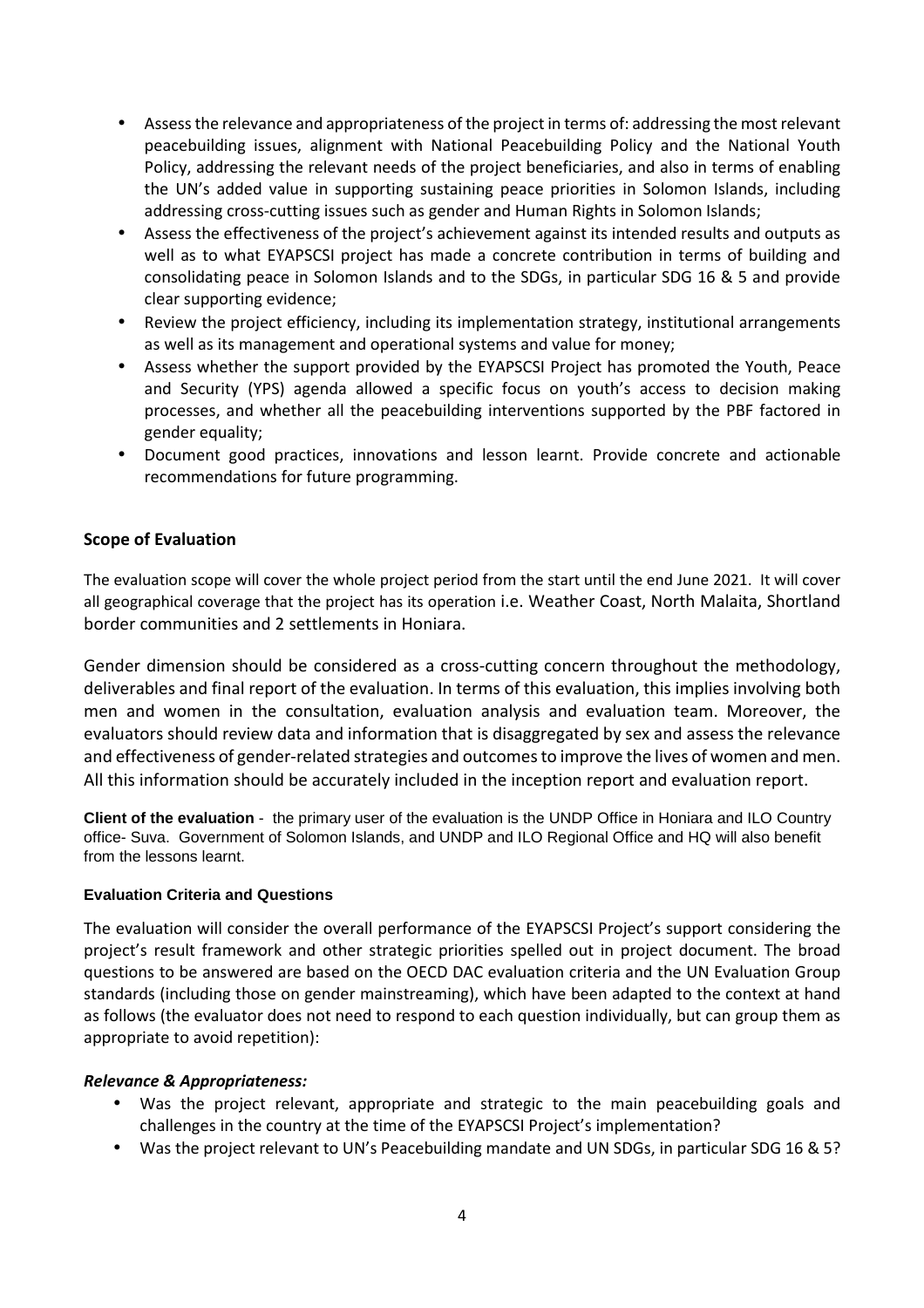- To what extent are the interventions relevant to the needs and priorities of the target groups/beneficiaries? And whether the extent to which it has responded to the need of beneficiaries vis-à-vis the COVID19 pandemic.
- To what extent are the interventions relevant to respond to the need of beneficiaries vis-a-avis the COVID19 pandemic
- What was the relevance of the proposed 'theory of change' for the EYAPSCSI Project?
- To what extent did the EYAPSCSI project respond to peacebuilding gaps?

### *Coherence*

- The extent to which other interventions support or undermined the EYAPSCSI's project, and vice versa. What is the level of compatibility of interlinkages between the project interventions and other interventions carried out UNDP and ILO?
- To what extent the EYAPSCSI project ensured synergies within different programmes of UN agencies and other implementing organizations and donor with the same portfolio?
- Has the project maximize synergies and improve collaboration with new or existing actors? Has there been a duplication of efforts/resources?

# *Efficiency*:

- To what extent did EYAPSCSI project support achieve the results in its proposed timeline?
- How efficient was the overall staffing, planning and coordination within the project (including between the two implementing agencies and with stakeholders? Have project funds and activities been delivered in a timely manner?
- How efficient and successful was the project's implementation approach, including procurement and other activities?
- How efficiently did the project use the project board?
- How well did the project collect and use data to monitor results? How well did it communicate with stakeholders and project beneficiaries on its progress? Did it use data to inform its implementation strategy?
- Overall, did the EYAPSCSI project provide value for money?
- Did the EYAPSCSI Project make attempts and manage to ensure catalytic results, including unblocking important processes through its interventions and bringing in funding and support from other sources to its activities, areas of support and beneficiaries?

# *Effectiveness:*

- To what extent did the EYAPSCSI Project achieve its intended outcomes and outputs (including against the indicators in the results framework) and contribution to strategic vision, including greater inclusion of young women and men in decision-making, peacebuilding and social cohesion?
- To what extend did the EYAPSCSI Project mainstream a gender dimension and support genderresponsive peacebuilding?
- How effective and clear was the EYAPSCSI PBF Project's targeting strategy in terms of geographic and beneficiary targeting?
- How have stakeholders been involved in the programme's design and implementation?
- Did the project's theory of change realise itself as hoped?

# *Impact/Sustainability/Ownership:*

• To what extent did the EYAPSCSI Project contribute to the broader strategic outcomes identified in the country level strategic plans and policies?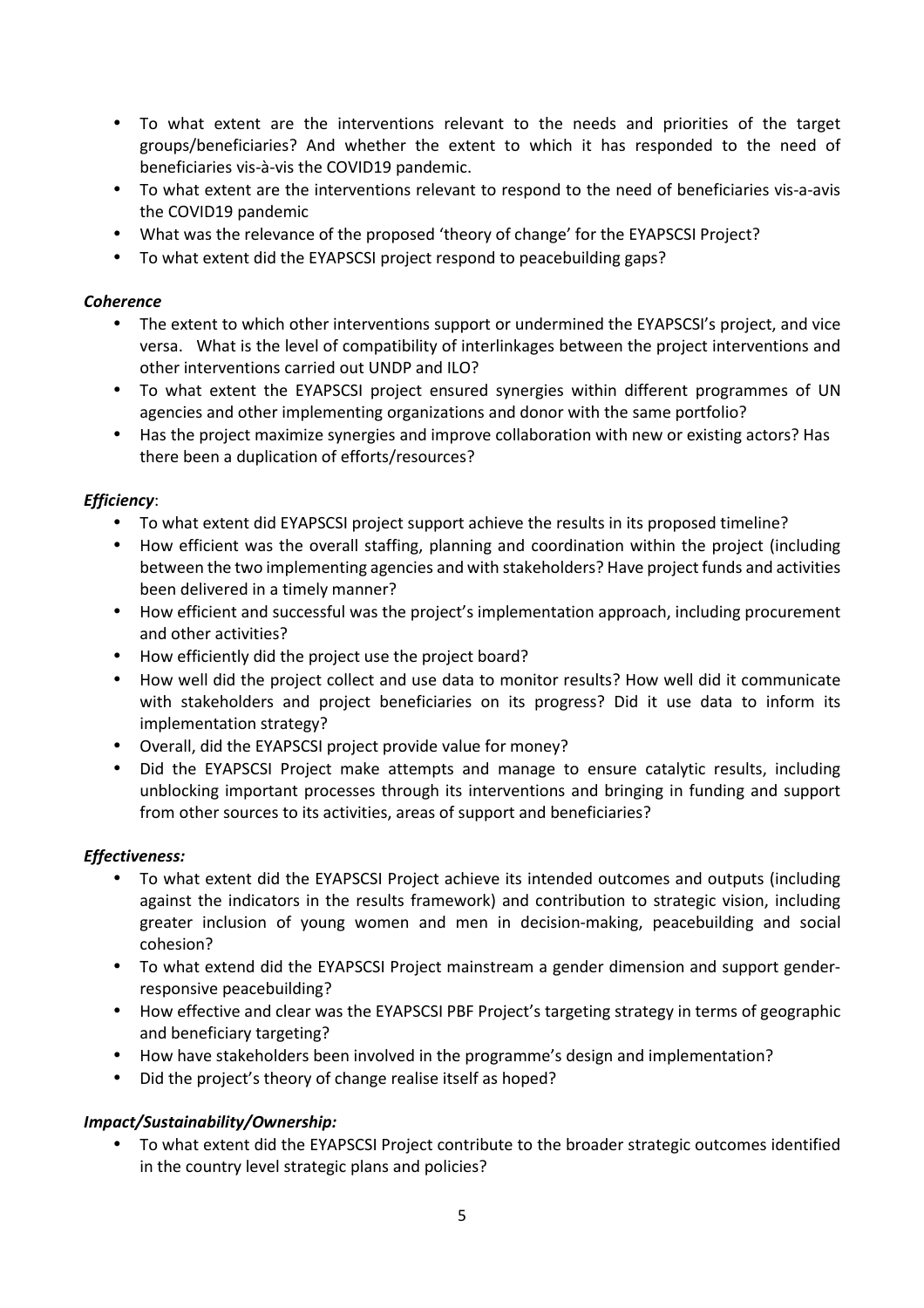- Did the intervention design include an appropriate sustainability and exit strategy (including promoting national/local ownership, use of national capacity etc.) to support positive changes in peacebuilding in Solomon Islands after the end of the project?
- How strong is the commitment of the Government and other stakeholders to sustaining the results of EYAPSCSI support and continuing initiatives, especially women's participation in decision making processes, supported under EYAPSCSI Project?
- How has the project enhanced and contributed to the development of national capacity in order to ensure suitability of efforts and benefits?

### *Cross-cutting issues*

- Social dialogue: To what extent the project has enhance social dialogue among the partners and to what extent social dialogue has contributed to achieving the objectives
- International Labour Standard (ILS): what ILO normative framework (conventions, recommendations, operational guidelines, and agreed policy instruments etc.) formed the basis of this project? The degree to which intervention activities, outputs, and objective consistent with relevant normative instruments?
- Gender equality and non-discrimination: To what extent were the intervention results defined, monitored and achieved (or not), and what was their contribution (or not) towards:
	- i. Gender equality and non-discrimination?
	- ii. Inclusion of people with disabilities

### *Key lessons learned and recommendations*

The evaluation should provide an overview of key lessons and recommendations based on the assessment of the EYAPSCSI Project to United Nations and the Government of Solomon Islands. Lessons and recommendations with best practices should be articulated clearly so that it can be used for any future EYAPSCSI programmes in the country and/or other countries. The lessons and recommendations should speak to following aspects and clearly articulated in evaluation report:

- The main programming factors of success;
- The main programming challenges;
- The main implementation/ administration factors of success;
- The main implementation/ administration challenges;
- The main challenges and ways to address them.

# **C. Methodology**

The evaluation, which will fully comply with the UN Norms and Standards and ethical safeguard, will be summative and will employ a participatory approach whereby discussions with and surveys of key stakeholders provide/ verify the substance of the findings. Proposals submitted by prospective consultants should outline a strong mixed method approach to data collection and analysis, clearly noting how various forms of evidence will be employed vis-à-vis each other to triangulate gathered information.

Reference maybe made to ILO Evaluation policy guidelines for results-based evaluation: Principles, rationale, planning and managing for evaluations, 4th edition. https://www.ilo.org/eval/Evaluationpolicy/WCMS\_571339/lang--en/index.htm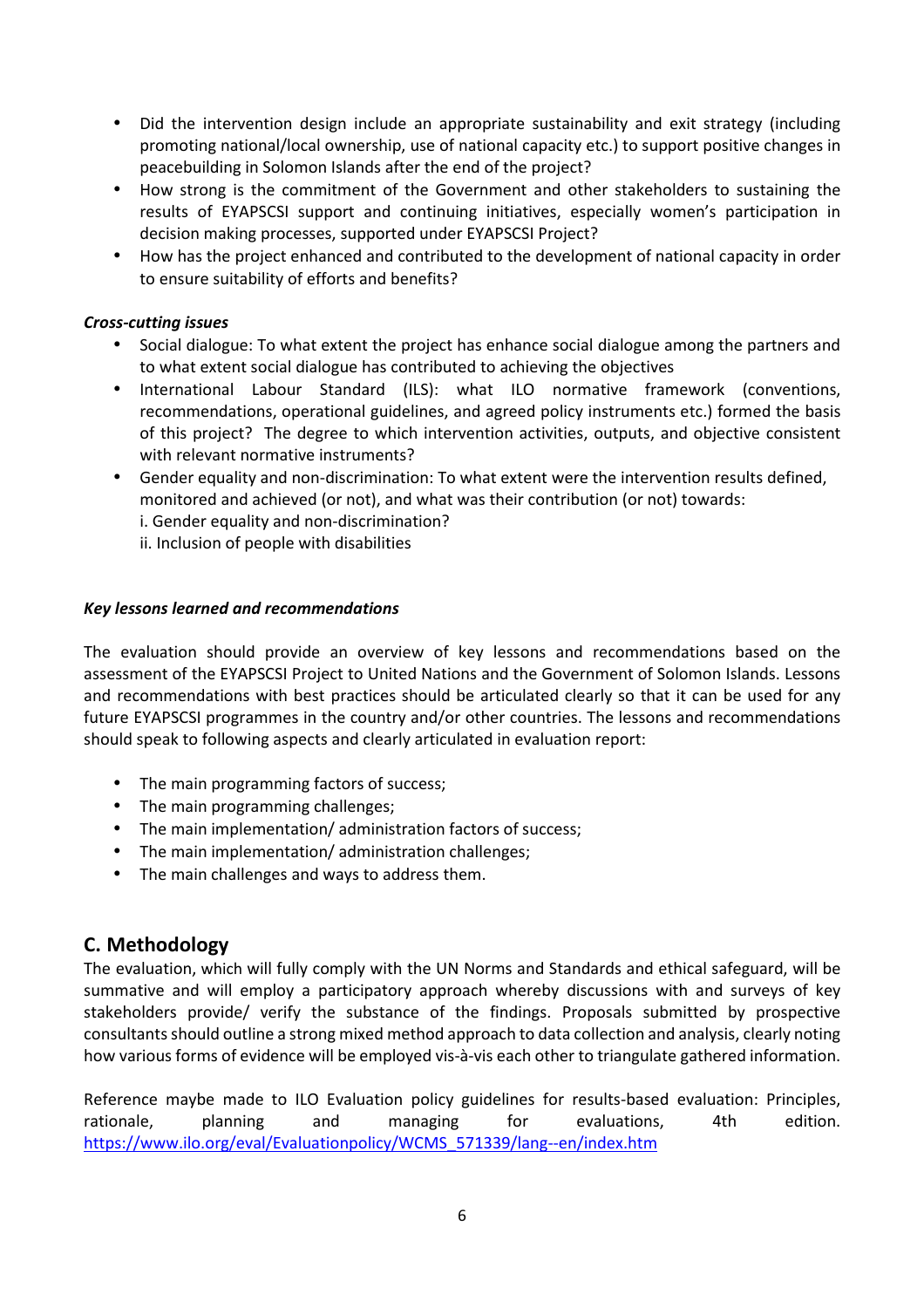Proposals should be clear on the specific role each of the various methodological approaches plays in helping to address each of the evaluation questions. The methodologies for data collection may include but not necessarily be limited to:

- Rigorous desk review of documentation supplied by country EYAPSCSI team (UNDP & ILO) including: Project documents, evaluation of EYAPSCSI project reports, key intervention reports and policies, minutes of TWGs and Government Peace Building meetings etc.
- Key informant interviews and focus group discussions, as appropriate, with major stakeholders including country EYAPSCSI team (UNDP & ILO), officials from key ministries, representatives of Civil Society Organizations, Community Leaders (females & males) and the youth of the areas as direct beneficiaries.
- Survey of key stakeholders, if relevant.

The evaluator may adapt the methodology, but any changes to it should be agreed between the evaluation manager and the evaluator.

### *Management Arrangements & Quality Assurance*

The evaluation process will be managed by an Evaluation Reference Group, which will comprise of the Resident Coordinator's Office, the PDA, UNDP, ILO, PBSO and a representative from the Solomon Islands Government.

The consultants, who will sign a code of conduct, will prepare an Inception Report to further refine the evaluation questions and detail its methodological approach, including data collection instruments in consultation with the EYAPSCSI technical team. The Inception report must be approved by the country EYAPSCSI technical team (UNDP & ILO) prior to commencement of the data collection in the field. The consultants will be responsible for updating the EYAPSCSI team on the progress of the evaluation on a bimonthly basis.

# **Evaluation Deliverables**

### *Inception Evaluation report:*

- i. Inception report outlining gender and youth sensitive evaluation design, methodology, proposed sampling strategy, tools, data collection tools/instruments, quality assurance techniques and detailed field plan/workplan. of data validation and a detailed field plan/workplan.
- ii. Develop evaluation tools as per agreed methodology.
- iii. Present the inception phase report to stakeholders including the Evaluation reference Group, EYAPSCSI country team (UNDP & ILO).
- iv. Submission of final inception report.

### *Data Collection:*

- v. Data collection and field visits as per agreed methodology.
- vi. Presentation of preliminary findings.

### *Reporting:*

- vii. Document interviews and FGDs with stakeholders to develop success stories/case studies for highlighting the qualitative results of the project. The areas/themes for case studies/success stories will be approved by country EYAPSCSI team (UNDP & ILO).
- viii. Final presentation of consolidated findings to the country EYAPSCSI team (UNDP & ILO) and other relevant ministries.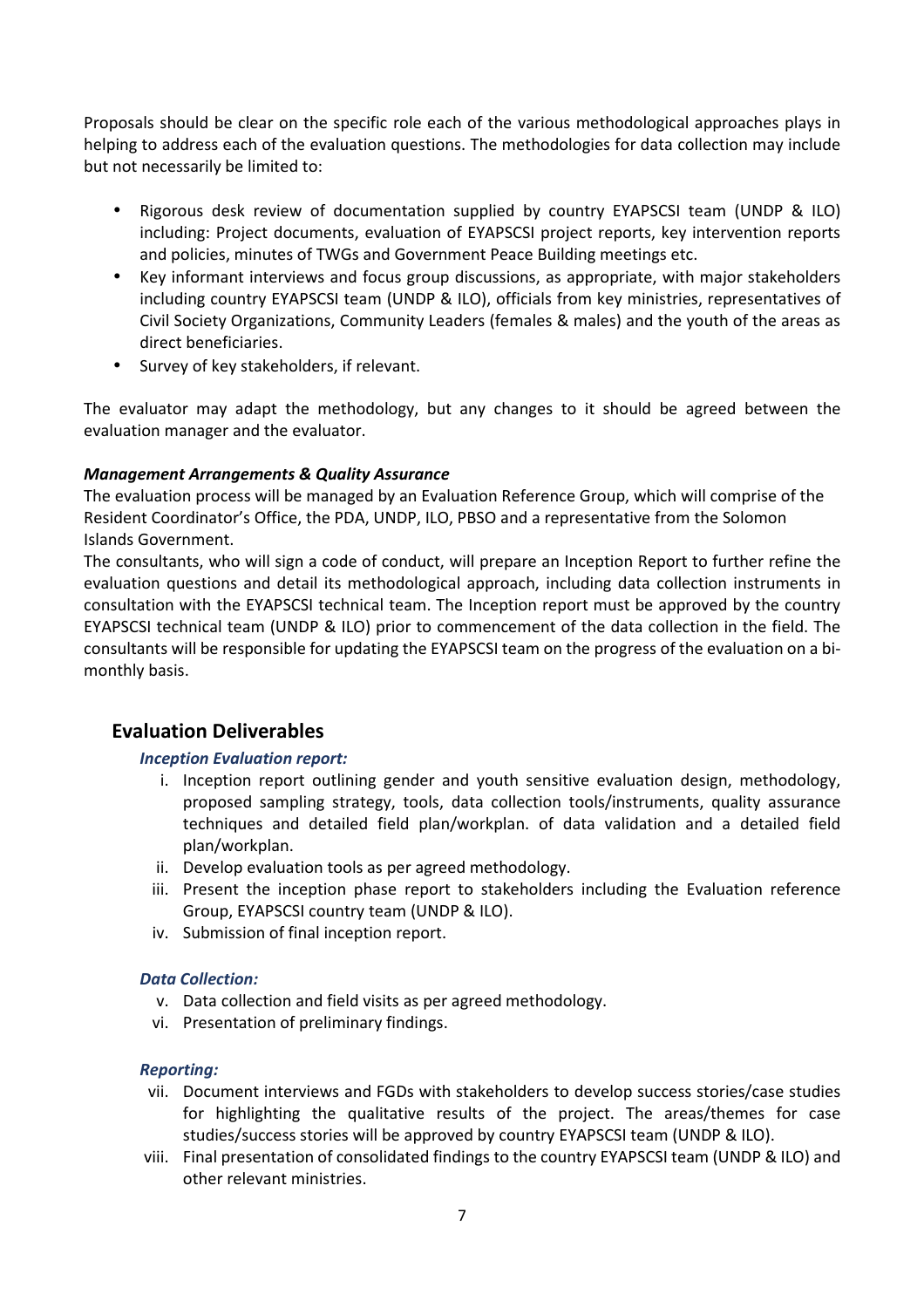- ix. Submit brief progress reports during consultancy period. The reports should detail:
	- activities /tasks completed to date
	- any challenges faced
	- any adjustments made in response to challenges
	- any deviations from timeline and explanations for deviations
	- other risks and issues

#### *Documentation:*

- x. Fully 'cleaned' dataset, qualitative and quantitative (if relevant).
- xi. Provide all filled evaluation study tools/questionnaires in properly managed hard box files.

# **D.Expected Outputs**

#### **Expected Deliverables:**

The consultant will deliver the following over a period of one calendar month:

| No.            | <b>Task</b>                                                                                                                                                                                                                                                                                                                                                            | <b>Indicative</b>       | %                   | No of working |
|----------------|------------------------------------------------------------------------------------------------------------------------------------------------------------------------------------------------------------------------------------------------------------------------------------------------------------------------------------------------------------------------|-------------------------|---------------------|---------------|
|                |                                                                                                                                                                                                                                                                                                                                                                        | <b>Start Date</b>       | <b>Payment</b>      | days          |
| $\mathbf{1}$   | Inception<br>Report:<br>Secondary<br>$\bullet$<br>research/desk<br>review<br>and<br>development of gender-sensitive<br>evaluation methodology & approach<br>and detailed workplan - needs to be<br>approved by the Reference group<br>before starting the field work<br>component<br>Evaluation<br>tools/questionnaires<br>finalization. (Home<br>design and<br>Based) | 11<br>June<br>June 2021 | 15%<br>( \$3022.50) | 6             |
| $\overline{2}$ | Administration of the Evaluation<br>(data collection in the field) as per<br>agreed sample strategy<br>with<br><b>UNDP-ILO team and Government</b><br>counterparts, if required (Home<br>Based)                                                                                                                                                                        | 20 June 2021            | 35%<br>(57052.50)   | 10            |
| 3              | cleaning<br>and<br>Data<br>entry,<br>$\bullet$<br>tabulation<br>Data analysis and presentation of<br>initial report of findings including<br>studies/success<br>stories.<br>case<br>(Home Based)                                                                                                                                                                       | 30 June 2021            | 35%<br>(57052.50)   | 10            |
| 4              | of<br>Submission<br>final<br>report after<br>incorporation of feedback from the<br>Evaluation<br>Reference<br>Group<br>(Home<br>Based)                                                                                                                                                                                                                                 | 25July 2021             | 15%<br>( \$3022.50) | 5             |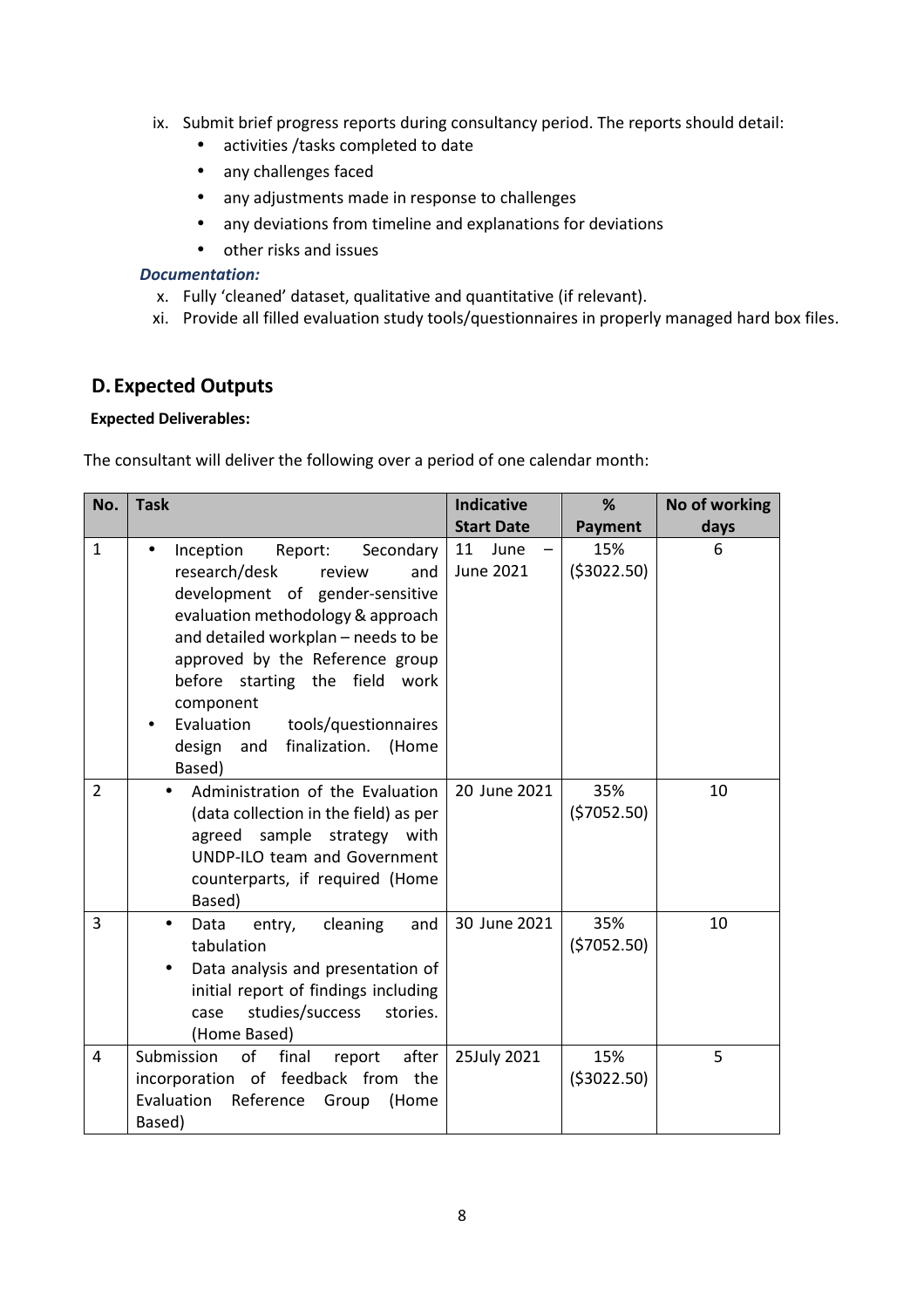# **E. Timeframe**

The envisaged timeframe of the consultancy is a total of **31 working days** starting on or about the 11th June 2021, contract date finishing no later than 31 July 2021.

A 5-day working week is envisaged, involving home based.

#### **Intellectual Property Rights**

All outputs under the assignment shall be the sole property of UNDP-ILO, EYAPSCSI Project. The consultants shall not exercise any rights on all the outputs and cannot share the same with any outsiders without the prior consent of UNDP-ILO, EYAPSCSI Project.

# **F. The Consultant Profile**

The Consultant must have demonstrated expertise and experience in advanced techniques of conducting evaluation and quantitative & qualitative research. More specifically, the consultants must be an established leader in social research with demonstrated experience in;

- i. Designing qualitative and quantitative research methods and sampling strategies, especially with respect of gender sensitive approach.
- ii. Designing and conducting similar evaluations particularly in peace-building, gender equity promotion and youth empowerment promotion initiatives related projects with national and international organizations.
- iii. Statistical analysis with strong proficiency in data analysis packages such as SPSS, excel, or NVivo.
- iv. Conducting evaluations, social research studies and impact studies, preferably on peace-building, reconciliation, promotion of coexistence and harmony, gender promotion and youth promotion initiatives projects.
- v. Excellent communication and written skills in English.

### **Competencies**

- Good listening skills
- Strong drafting skills
- Ability to discuss sensitive topics at any level, from village to provincial to ministerial stakeholders using various public platforms
- Familiarity with current government policy and strategy in terms of reparations
- Ability to work as part of a multi-sectoral, cross-cultural team
- A sound comprehension of conflict and gender sensitivities
- Excellent communication skills (both written and oral), with fluency in English
- Focuses on impact and results for the client and responds positively to feedback

#### **QUALIFICATIONS**

Academic Qualifications:

A Masters in Social Sciences, Law, Public Policy, Political Science, Peace Studies or related field. A combination of a Bachelor's degree with an additional 5 years of relevant work experience may be accepted in lieu of the Masters' degree.

Professional Experience:

• Proven record of conducting similar assessments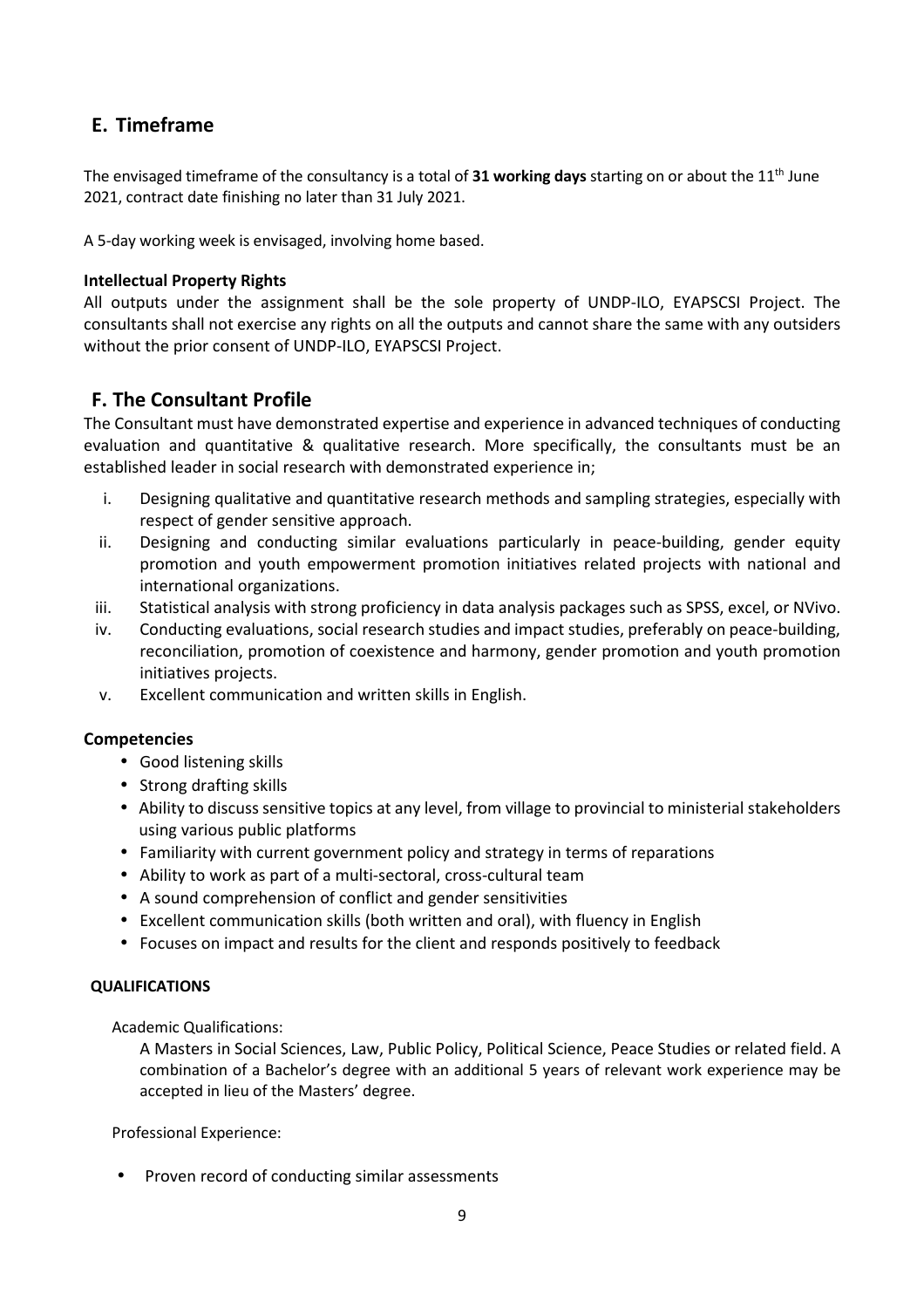- At least 5 years' experience of senior advisory or managerial role in peace building and post conflict resolution activities.
- Experience dealing with UN agencies, non-profits or advocacy campaigns
- Demonstrated ability to work independently and adhere to deadlines

#### **EVALUATION CRITERIA**

The award of the contract should be made to the individual consultant whose offer has been evaluated and determined as:

a) Responsive/compliant/acceptable; and

b) Having received the highest score out of a pre-determined set of weighted technical and financial criteria specific to the solicitation:

- \* Technical Criteria weight; [70%]
- \* Financial Criteria weight; [30%]

Only candidates obtaining a minimum of 70% technical score would be considered for the Financial Evaluation.

| <b>Technical Evaluation Criteria</b>                                                                      | <b>Obtainable</b> |
|-----------------------------------------------------------------------------------------------------------|-------------------|
|                                                                                                           | <b>Score</b>      |
| A Masters' degree in Social Sciences, Law, Public Policy, Political Science, Peace                        | 10                |
| Studies or related field. A combination of a Bachelor's degree with an additional                         |                   |
| 5 years of relevant work experience may be accepted in lieu of the Masters'.<br>(10)                      |                   |
| At least 5 years' experience in a senior advisory or managerial role in peace<br>$\overline{\phantom{a}}$ | 50                |
| building and post conflict resolution activities with an international                                    |                   |
| development agency. (10)                                                                                  |                   |
| International political analytical skills, and evidence of sound understanding in                         |                   |
| the principles of peace and conflict development analysis. (10)                                           |                   |
| Proven track record in social policy analysis and development particularly in                             |                   |
| post conflict environments. (10)                                                                          |                   |
| Extensive leadership experience in supporting national experts providing expert                           |                   |
| advice, guidance and mentoring to produce concept briefing papers. (10)                                   |                   |
| Familiarity with Peace Building Fund priorities for EYAPSCSI and UN definitions of                        |                   |
| reparations, with demonstrated DDR management experience in the Pacific. (10)                             |                   |
| Evidence of leadership in peace and conflict development analyses, producing<br>$\overline{\phantom{a}}$  | 10                |
| concept papers and complex analytical reports. (4)                                                        |                   |
| Proven ability to discuss sensitive topics at any level, from village to provincial                       |                   |
| to ministerial stakeholders using various public platforms. (2)                                           |                   |
| Demonstrable familiarity with regional peace and security strategies and                                  |                   |
| policies preferably as they relate to the Solomon Islands. (2)                                            |                   |